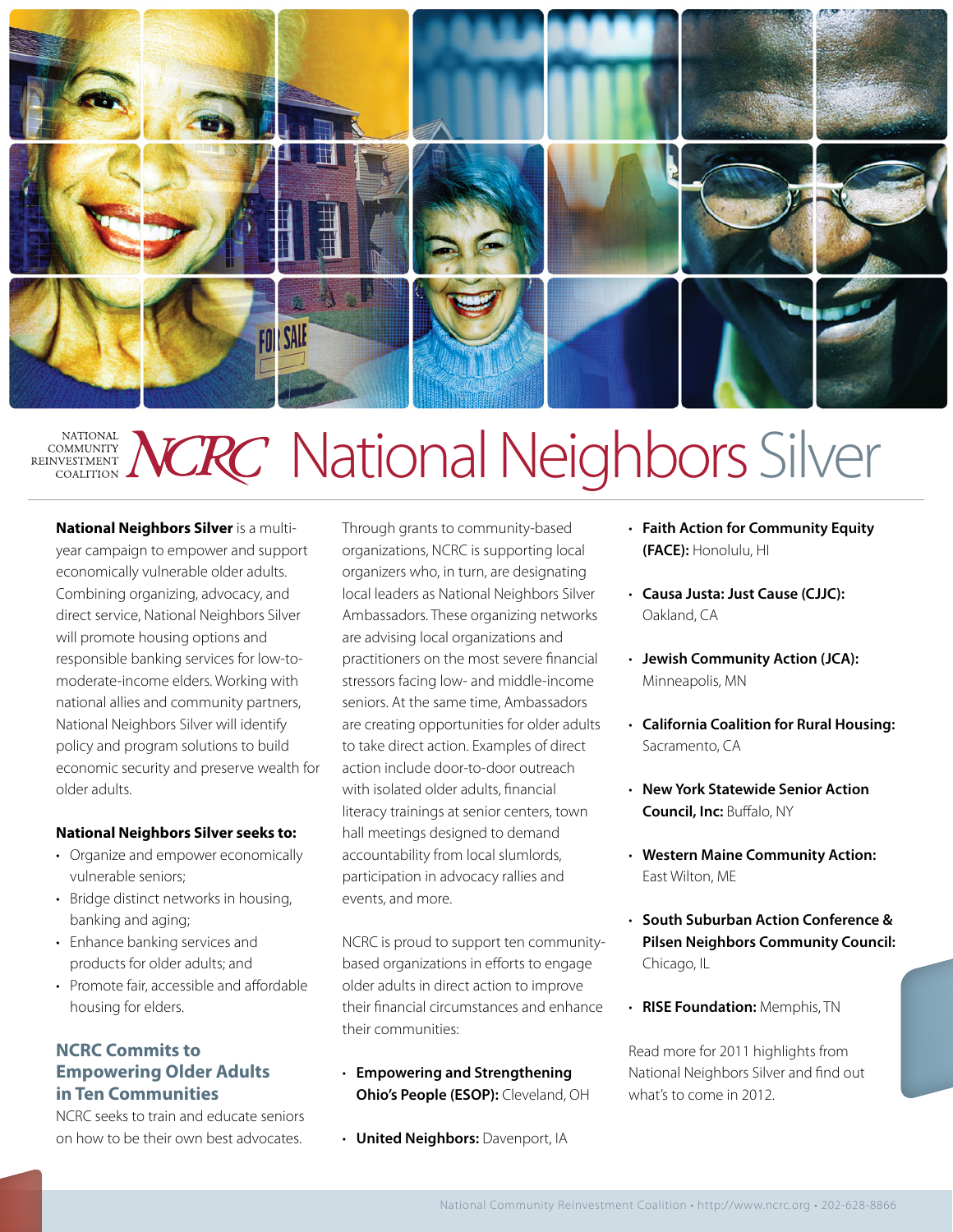

# NCRC Weighs In. What Does the Great Recession Mean for OlderAmericans?

**At a [hearing](http://help.senate.gov/hearings/hearing/?id=fd793323-5056-9502-5d1f-16c3289892fb) on October 18, 2011**, the U.S. Senate Health, Education, Labor and Pensions (HELP) Subcommittee on Primary Health and Aging unveiled a commissioned [report](http://www.gao.gov/products/GAO-12-172T) by the Government Accountability Office (GAO) on how older adults are faring in the aftermath of the Great Recession. The **[report](http://www.gao.gov/products/GAO-12-172T)** concludes that our nation's seniors experienced significant loss in wealth from 2007-2009 and that the older population is disproportionately disadvantaged in today's tough job market.

Chair of the Subcommittee on Primary Health and Aging, Senator Bernie Sanders (VT) invited the National Council on Aging, Institute for Women's Policy Research and Social Security Works to weigh in on the report findings at a Subcommittee hearing. NCRC joined this distinguished group by submitting testimony for consideration. John Taylor, NCRC President and CEO, provided commentary on the silent housing crisis plaguing our aging communities. Mr. Taylor offered details on the stark circumstances facing older adults after the crash of the housing market. Read the **[full testimony](http://www.ncrc.org/resources/testimony-a-regulatory-comments/item/674-john-taylor-testifies-before-the-senate-subcommittee-on-primary-health-aging)** on the NCRC website.

Today's older homeowners face a doubly harsh reality from lost wealth and diminished incomes. Homeowners of all ages are underwater in their homes, including many older Americans. These individuals are unable to take advantage of their primary asset, whether for a reverse mortgage or to sell,

in the event of a catastrophic health event or to supplement diminished retirement incomes. In addition, high housing costs lead many to make difficult sacrifices, choosing among basic needs such as nutritious food, transportation, heating and cooling bills and out-of-pocket medical expenses. For homeowners still paying a mortgage, older adults with lost wealth and high costs are at increased risk of foreclosure or delinquency. And even for those who own a home free and clear of a mortgage the cost of utilities, taxes and maintenance can overwhelm fixed incomes.

Older renters face similar challenges. High housing costs lead to untenable choices – to pay the rent or to pay for essential medications? High-cost rents are often the only option available to older renters given the lack of affordable rental housing. This reality is likely to be exacerbated by recent Congressional action that zeroed out funds for new affordable housing construction in the Section 202 Housing for the Elderly program (Section 202). Section 202 is one of five assisted housing programs designated for older adults and provides the largest share of housing available to this population through the Department of Housing and Urban Development (HUD). Over two million low- and middle-income seniors rely on subsidized housing programs, but the need far exceeds the demand. About 10 older adults are on waiting lists for every single unit of housing that becomes available through the Section 202 program.

Through National Neighbors Silver, NCRC seeks to shine a spotlight on the intersection of housing, banking, and economic security for older adults. NCRC believes that access to affordable, accessible, and fair housing and quality banking is fundamental to allowing older adults to age in place. In 2012, NCRC will work with national allies and communitybased partners to develop a comprehensive national policy agenda focused on increasing affordable, accessible and fair housing options and basic banking services for vulnerable older adults.

Our work thus far has led us to conclude that there must be a strong, coordinated, and collaborative movement to give voice to the housing crisis facing today's older adults and future retirees. This movement must involve advocates and providers from the housing, aging, and banking worlds. To this end, we are looking at options to enhance Community Reinvestment Act (CRA) credits for banks that invest in affordable senior housing. We are working to sustain and improve the housing counseling services that prevent foreclosure and help older adults navigate a complicated reverse mortgage market. We know that empowering older adults to identify targeted scams and predatory practices that undermine their economic security must be a part of our agenda. And as National Neighbors Silver unfolds, we expect to uncover additional policy and program solutions.

Our members will be an important part of this process. We want to hear your input on the economic realities facing older adults in your community. To be a part of developing NCRC's aging agenda contact Stacy Sanders, Director of National Neighbors Silver, at **ssanders@ncrc.org** or **202-393-8305**.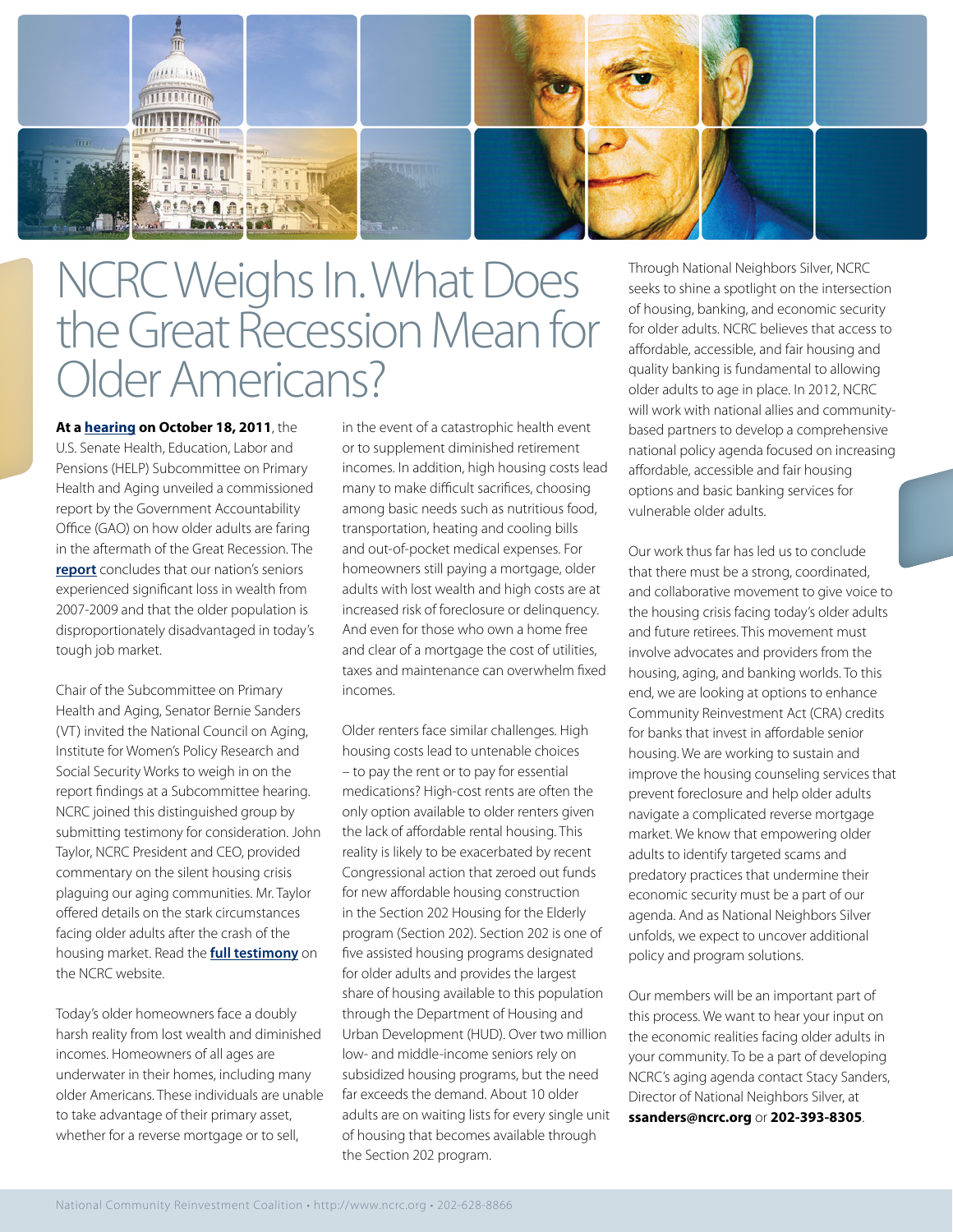

## Cleaning Up Vacant Properties in a Cleveland Community

**As one of our National Neighbors Silver (NNS) partners**, Empowering and Strengthening Ohio's People (ESOP) is building community wealth by taking on vacant buildings in Cleveland. Working with its network of Ambassadors, ESOP is holding landowners accountable for the condition of vacant buildings.

Much of this effort is focused in Ward 4 – a predominantly African American neighborhood in the city. NNS Ambassadors Betty Ewing and Mother Carter researched vacant and abandoned buildings in Ward 4 and secured a meeting with the city of Cleveland Department of Building and Housing. As a result, the city demolished over 20 of the identified vacant buildings. In addition to working with local government, Ambassadors are calling on Cleveland landowners to do their part.

Many of the Cleveland Ambassadors live in Mt. Pleasant – a Ward 4 community ravaged by vacant buildings and slumlords. Mt. Pleasant's seniors see vacancies as the cause of much of the neighborhood's

crime and drug use. Several of these vacant homes are being purchased by banks and lenders looking to "flip" the properties cheaply. The residents of Mt. Pleasant express a growing concern that this practice will make these homes unaffordable and push long-time residents out of the community.

In response, older residents of Mt. Pleasant are banding together to confront local slumlords, particularly those who refuse to renovate dilapidated and condemned properties. This August, over 60 community residents participated in a town hall calling on one such landowner to rehab residential units or donate those properties to the local land bank. As a result, this landowner dedicated \$30,000 to rehab a vacant residential unit. And the property is now close to livable. The landowner also promised to donate one unsafe property to the land bank for demolition. This action by Mt. Pleasant residents was featured in the *Cleveland Plain Dealer*, the city's newspaper. Read the **[full story](http://blog.cleveland.com/metro/2011/08/post_503.html)** online.

# Ms. Stewart Stands Up to Capital One

**NCRC's national campaign to shed light on the Capital One house of cards** was one of our proudest accomplishments in 2011. NCRC members, community-based groups and individuals across the country testified against the creation of yet another too-big-to-fail financial institution through the proposed acquisition of ING Direct by Capital One.

NCRC was successful in securing public hearings by the Federal Reserve Board on the subject of the acquisition. As a result, over 100 community-based organizations testified with personal stories of economic struggle and outlined risks to the community presented by the potential growth of Capital One. National Neighbors Silver partners joined this effort to ensure older voices were a part of this national dialogue.

Velva Stewart, the National Neighbors Silver community organizer for Jewish Community Action (JCA) and an older adult herself, testified before the Federal Reserve Board at the Chicago hearing opposing the acquisition of ING by Capital One. Ms. Stewart spoke of losing her home of 35 years to a foreclosure rescue scam. This experience led Ms. Stewart to JCA, through which she is now responsible for organizing older adults in Minneapolis on a comprehensive agenda to build retirement security. An excerpt of Ms. Stewart's testimony is included below:

**"I purchased my home in Harrison neighborhood in North Minneapolis in 1970 with my husband. We lived in the home 35 years and raised our family there… In 2005, the city told me that there were necessary repairs even though they knew there was not a bank in the community that** 

**would make a loan I would need to cover the repairs. My home was always beautiful, but codes had changed. I tried US Bank, Wells Fargo, bank after bank, but no one was interested in helping… I worked my whole life and my mortgage was paid off entirely. It didn't matter. I was becoming desperate, and getting calls to short sell and from all sorts of strange programs. Eventually, I got an offer from someone who said they'd buy my home and allow me to rent from them in exchange for equity. This turned out to be a foreclosure rescue scam... and I was evicted from my home of 35 years. This all happened because I could not get a traditional loan through a bank. This experience led me to work to ensure that this wouldn't happen to other people without putting up a fight."**

NCRC urges its members to stay tuned for action opportunities on Capital One and more.